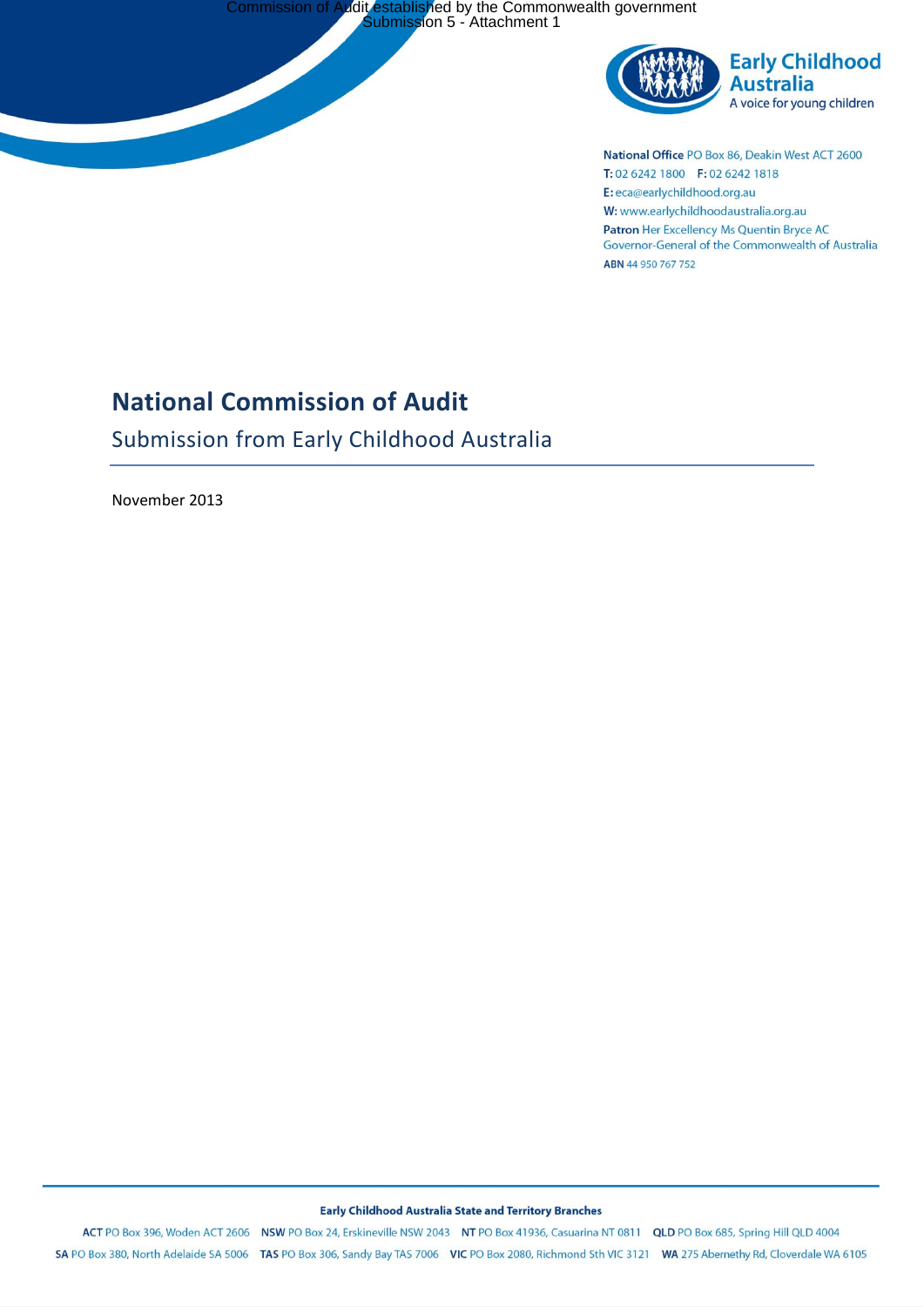

# *About Early Childhood Australia*

Early Childhood Australia (ECA) has been a voice for young children since 1938. We are the peak early childhood advocacy organisation, acting in the interests of young children, their families and those in the early childhood field. ECA advocates to ensure quality, social justice and equity in all issues relating to the education and care of children from birth to eight years.

[www.earlychildhoodaustralia.org.au](http://www.earlychildhoodaustralia.org.au/)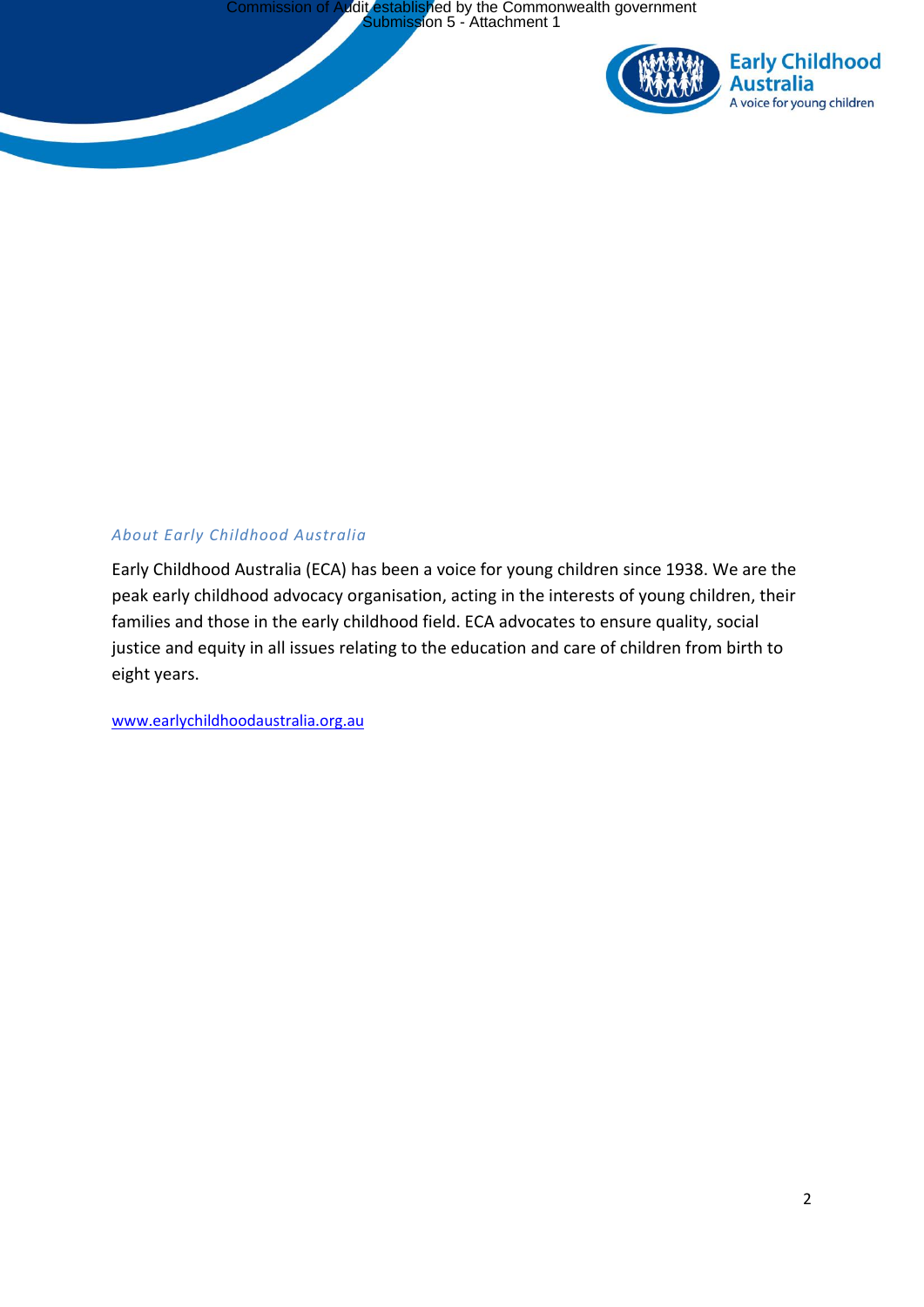

#### **Introduction**

The Early Childhood Education and Care (ECEC) system in Australia has undergone significant reform and growth over the past 17 years, under successive Governments. The common goal has been to improve access to quality early childhood education and care services for young children and support parents to participate in the paid workforce. A complex array of payments, subsidies and tax deductions has developed over this time. There is a need to simplify and streamline the social investment and ensure the system is sustainable into the future.

Early Childhood Australia has welcomed the Government's establishment of a root and branch review of the system through the Productivity Commission's inquiry into Child Care and Early Learning. This will enable a thorough look at how the system can best meet Australia's needs into the future and there are a number of areas that genuinely need reform. It is critically important that the whole system is considered and that potential changes are thoroughly analysed for secondary, as well as primary impacts. There are significant price sensitivities that can impact on workforce participation at the macro level; there are also very tight margins in a sector which has many small businesses and nongovernment organisation (NGO) providers with limited capital reserves to fall back on. This can mean that temporary changes can impact significantly on the supply of services and therefore access for families.

# **New Government priorities and the role of early childhood education and care**

Since the last Commission of Audit in 1996 there has been a significant shift in the role of early childhood services. While early childhood services continue to support workforce participation objectives, Organisation for Economic Co-operation and Development (OECD) countries including Australia are now placing a significant focus on, and making investment in, early childhood services because of the critical role they play in early childhood development and early learning and consequential national social and economic benefits.

There is now extensive evidence demonstrating that the care and education of young children (birth – eight years) greatly impacts on their health, wellbeing and resilience throughout their lives. The early years are a time of rapid brain development and a secure, nurturing environment provides a solid base for learning. A child's learning and development is a critical foundation for success in schooling and later life (Oberklaid, 2007).

Many analysts are concerned that Australia is falling behind other OECD nations in education. Young people aged 15 years are performing moderately well, when compared to their peers in OECD countries but the performance of Australian children in Year 4 in reading, writing and numeracy is ranked in the bottom third of OECD countries (ARACY, 2013). Data from the Australian Education Development Index (AEDI) suggests that one in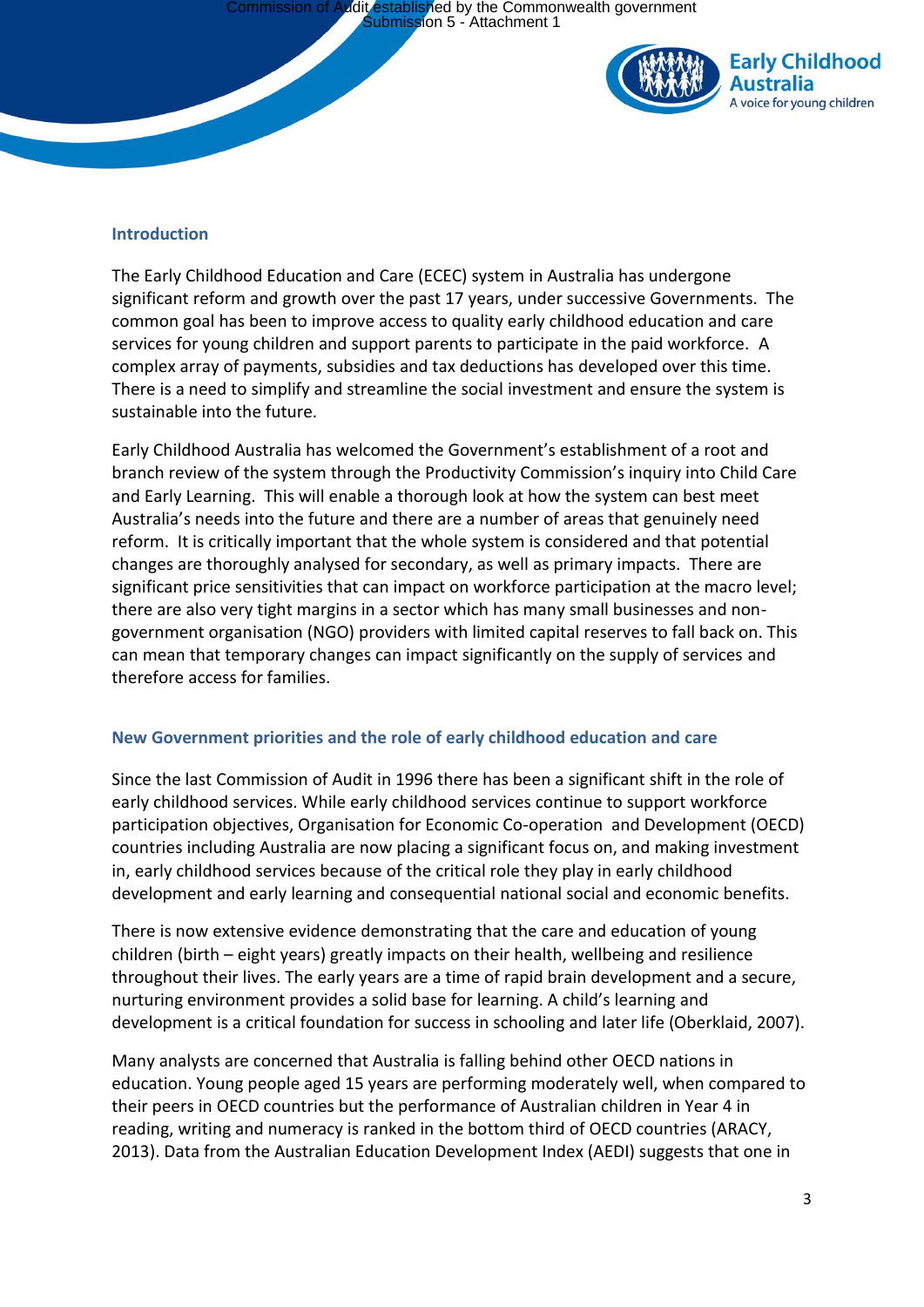

five Australian children are starting school developmentally vulnerable on one or more domains. This increases to one in two for Aboriginal and Torres Strait Islander children (Australian Government, 2013). However, there have been improvements in Queensland between 2009 and 2012 largely attributed to increased preschool participation in that State. Attendance at early childhood education programs has been found to have significant beneficial effects on a child's readiness for future learning and their ability to make a successful transition to full-time schooling, particularly among disadvantaged children. Children who attend quality early childhood education programs show better performance and progress in their early school years in intellectual, cognitive and social domains (Barnett, 2008).

# **The Australian Government's role**

Australia's focus on early childhood development is reflected in the Council of Australian Government's (COAG) *Investing in the Early Years: A National Early Childhood Development Strategy* 'to ensure that by 2020 all children have the best start in life to create a better future for themselves and for the nation' (COAG, 2009, p.4).

The Australian Government has performed an important national leadership role in supporting the strategy and leading reforms through the National Partnerships on the National Quality Agenda, Early Childhood Education and Indigenous Early Childhood Development and Technical and Further Education (TAFE) Fee Waivers as well as other initiatives (COAG, 2009, p.3). This reflects the Commonwealth's accepted position as the principal investor in the Australian early childhood education and care sector; an investment of around \$26 billion over the next four years including around \$23 billion in government child care assistance paid to families (Department of Treasury, 2013, p.36). This also represents a modest level of investment as a percentage of gross domestic product (GDP); many OECD countries invest more than this in recognition that it represents an investment in both education and productivity.

The Australian Government's role has been driven by the national importance of early childhood education and care services to economic productivity and growth. There is a significant relationship between child care affordability, quality, and availability and the workforce participation of women (Bruenig & Gong, 2010, p.21). Gong and Bruenig suggest that a one per cent increase in the gross child care price, on average, results in a decrease to mothers' employment rate of 0.07 per cent (Bruenig & Gong, 2012, p.27). This relationship has led successive Governments to increase child care assistance to families to make child care more affordable and support more women into the workforce. Currently, of mothers of children aged over three years, 44 per cent of lone mothers are employed and 63 per cent of mothers in a couple (AIFS, 2013). The Grattan Institute has found that increasing women's workforce participation by 6 per cent would increase Australia's GDP by \$25 billion (Daley, McGannon, and Ginnivan, 2012, p.39). This highlights the continued need for reform and investment in access to quality early childhood education and care services.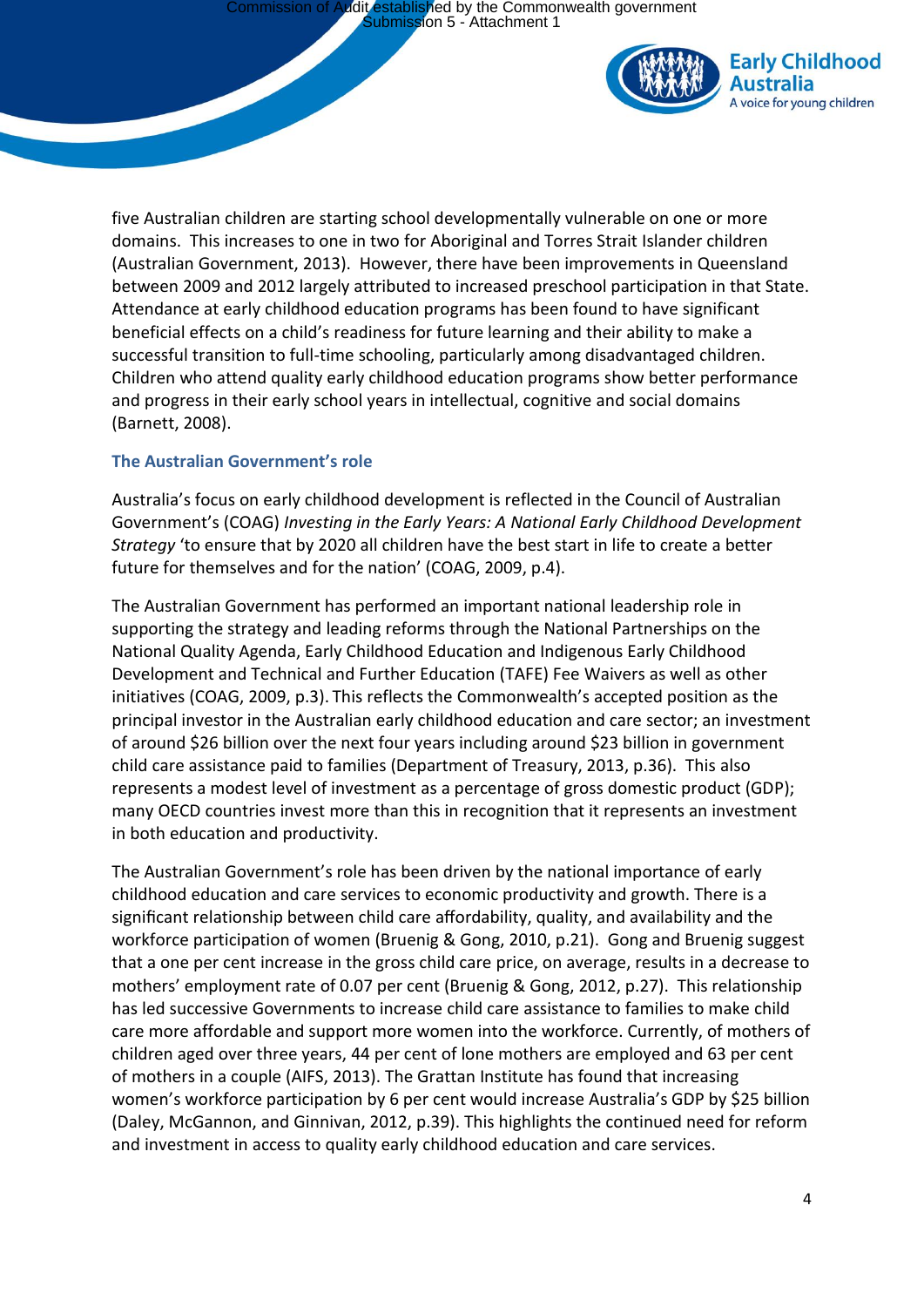

Quality early childhood programs also deliver a high return in terms of investment in human capital. Research supported by the OECD shows that investment in the early years increases the productivity of the next stages of development and accumulates into adulthood (OECD, 2006, p.37). This is supported by the *Early Childhood Development Strategy*; 'national effort to improve child outcomes will in turn contribute to increased social inclusion, human capital and productivity in Australia. It will help ensure Australia is well placed to meet social and economic challenges in the future and remain internationally competitive' (COAG, 2009, p.4). This shared vision for early childhood by all governments is also reflected in the Productivity Commission's Terms of Reference for its Inquiry into Child Care and Early Childhood Learning; 'The Australian Government is committed to establishing a sustainable future for a more flexible, affordable and accessible child care and early childhood learning market that helps underpin the national economy and supports the community, especially parent's choices to participate in work and learning and children's growth, welfare, learning and development.'

### **New functions**

The *Early Childhood Development Strategy* has required new investment to support better access to ECEC, national quality improvements and regulation of early childhood education and care services as well as support for training, professional development, sector development and research. Many of these initiatives form part of agreements developed in conjunction with State and Territory Governments where both Governments play a coordinated role in implementing early childhood programs such as the *National Early Childhood Workforce Strategy*.

Some functions have been partially devolved from the Commonwealth including the implementation of the original 1996 National Commission of Audit's finding to reduce unnecessary regulation by bringing together the National Childcare Accreditation Council (NCAC) with state licensing bodies. The Australian Children's Education and Care Quality Authority (ACECQA) is now jointly-governed by the COAG Standing Council for School Education and Early Childhood (SCSEEC) (Commonwealth of Australia, 1996, Ch.5.3).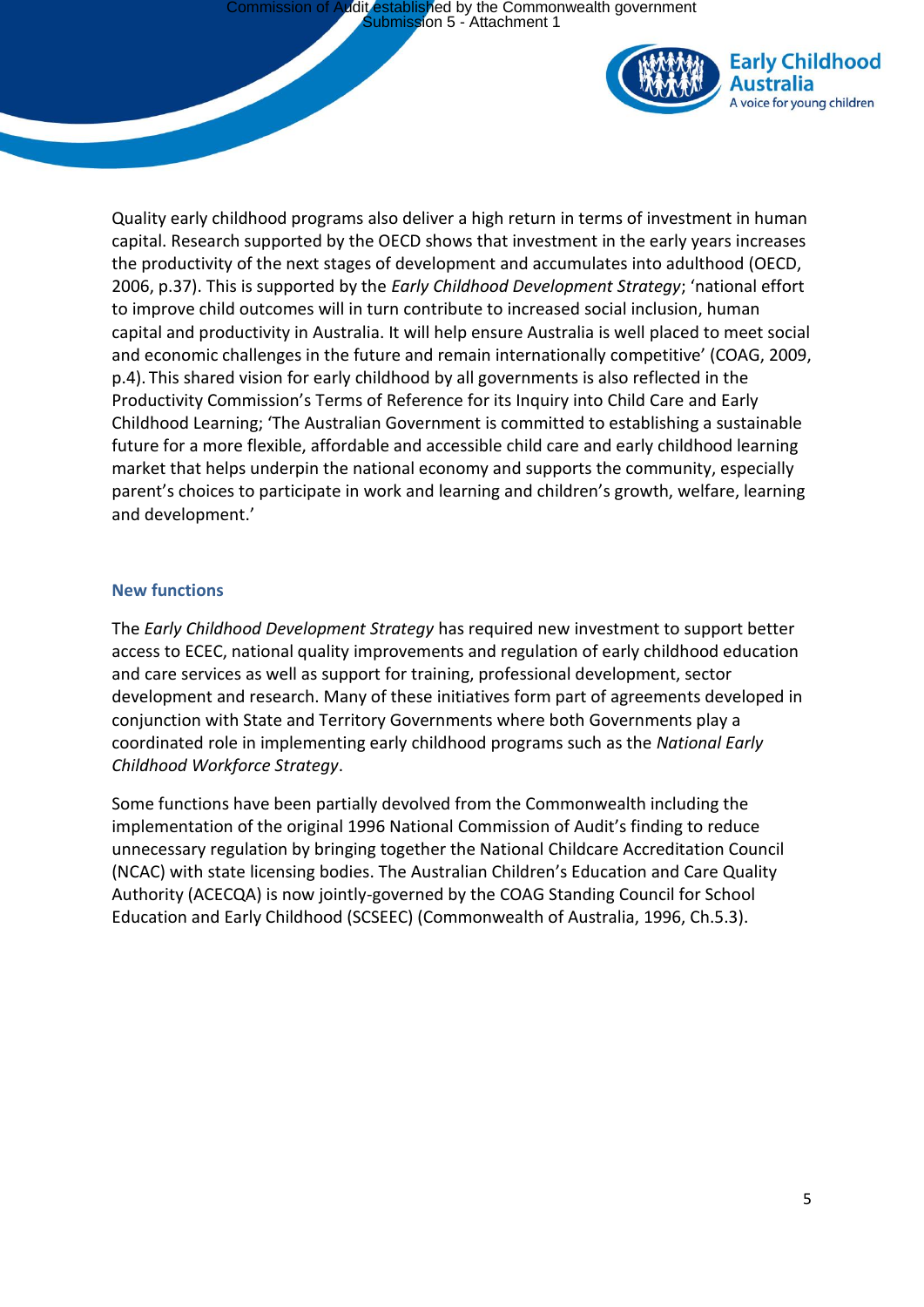Commission of Audit established by the Commonwealth government Submission 5 - Attachment 1



| <b>Australian Government</b>                                                                | <b>State Government</b>                                                               | <b>Local Government</b>                                                         |
|---------------------------------------------------------------------------------------------|---------------------------------------------------------------------------------------|---------------------------------------------------------------------------------|
| Funds child care assistance to<br>families                                                  | Minimal funding provided to<br>approved child care services                           | Responsible for the local<br>planning and development of<br>child care services |
| Funds establishment,<br>operational and sustainability<br>assistance to child care services | <b>Funds Aboriginal and Torres</b><br>Strait Islander early childhood<br>services     | May operate or fund the<br>provision of child care services<br>and facilities   |
| Funds Budget Based Funded<br>services                                                       | Regulates early childhood<br>education and care services                              |                                                                                 |
| Funds universal access to<br>preschool                                                      | Responsible for state planning<br>and development                                     |                                                                                 |
| Professional and inclusion<br>support                                                       | Primary funding responsibility<br>of Preschools/Kindergartens<br>and may operate them |                                                                                 |
| Funds sector development and<br>early childhood research                                    | Delivers and funds early<br>childhood workforce                                       |                                                                                 |
| Funds early childhood<br>workforce development                                              | development initiatives                                                               |                                                                                 |
| initiatives                                                                                 | Member of the Standing<br><b>Council for School Education</b>                         |                                                                                 |
| Member of the Standing<br><b>Council for School Education</b><br>and Early Childhood        | and Early Childhood                                                                   |                                                                                 |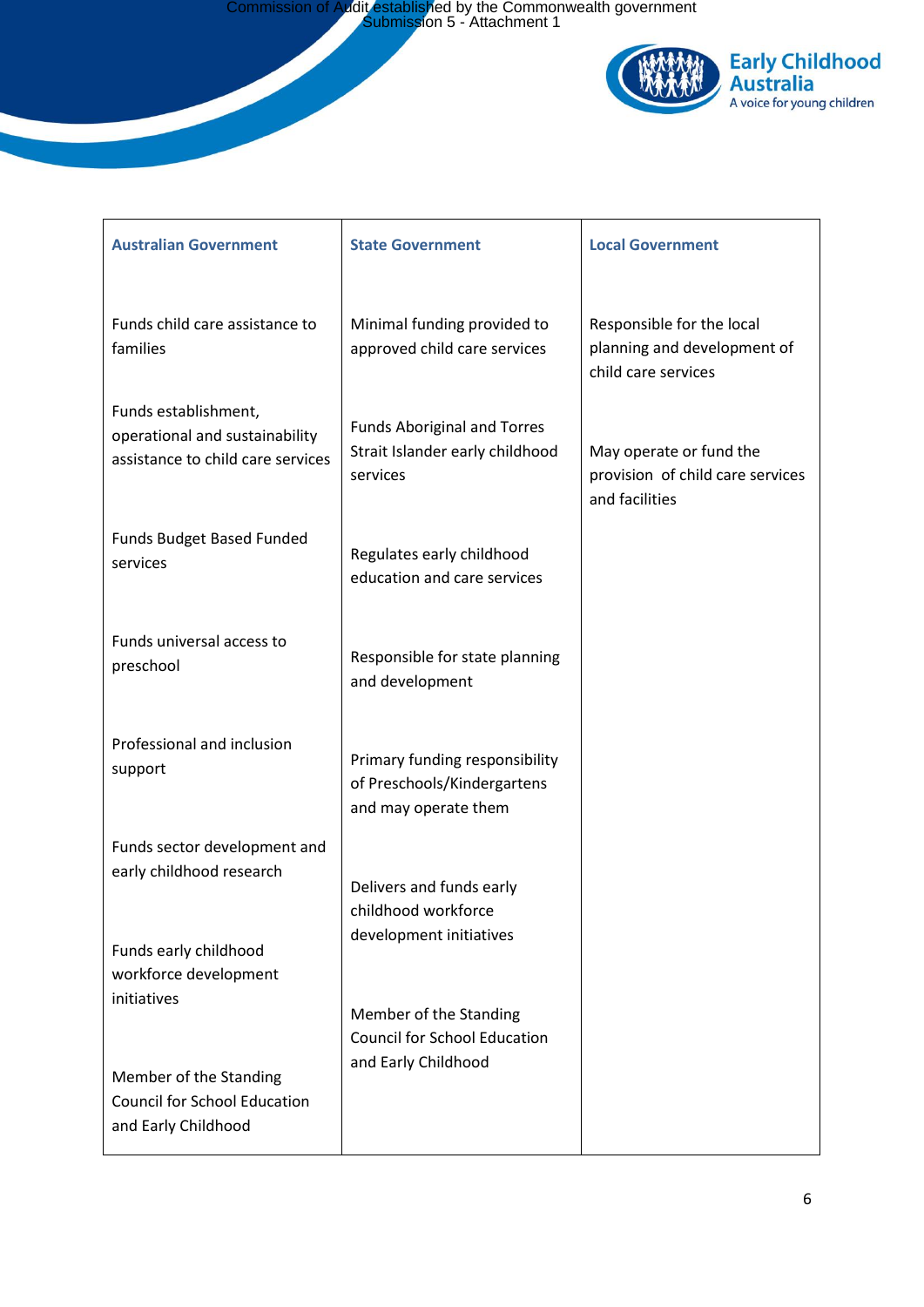

The role of the Commonwealth, State and Territory Governments in funding and regulating early childhood education and care is clearly settled and articulated in national partnership agreements overseen by COAG. Future reform of the funding responsibilities of early childhood education and care services beyond the National Partnerships will form part of the detailed inquiries of the Productivity Commission and the forthcoming White Paper on the Australian federation.

# **Productivity Commission Inquiry**

The Australian Government established a Productivity Commission Inquiry into Child Care and Early Childhood Learning on 17 November 2013 with a final report due to be handed down by October 2014. The Terms of Reference for the Inquiry is that the Productivity Commission should use evidence from Australia and overseas to report on and make recommendations about:

*In undertaking this Inquiry, the Productivity Commission should use evidence from Australia and overseas to report on and make recommendations about the following:*

- *1. The contribution that access to affordable, high quality child care can make to:*
	- *a. increased participation in the workforce, particularly for women*
		- *b. optimising children's learning and development.*
- *2. The current and future need for child care in Australia, including consideration of the following:*
	- *a. hours parents work or study, or wish to work or study*
	- *b. the particular needs of rural, regional and remote parents, as well as shift workers*
	- *c. accessibility of affordable care*
	- *d. types of child care available including but not limited to: long day care, family day care, in home care including nannies and au pairs, mobile care, occasional care, and outside school hours care*
	- *e. the role and potential for employer provided child care*
	- *f. usual hours of operation of each type of care*
	- *g. the out of pocket cost of child care to families*
	- *h. rebates and subsidies available for each type of care*
	- *i. the capacity of the existing child care system to ensure children are transitioning from child care to school with a satisfactory level of school preparedness*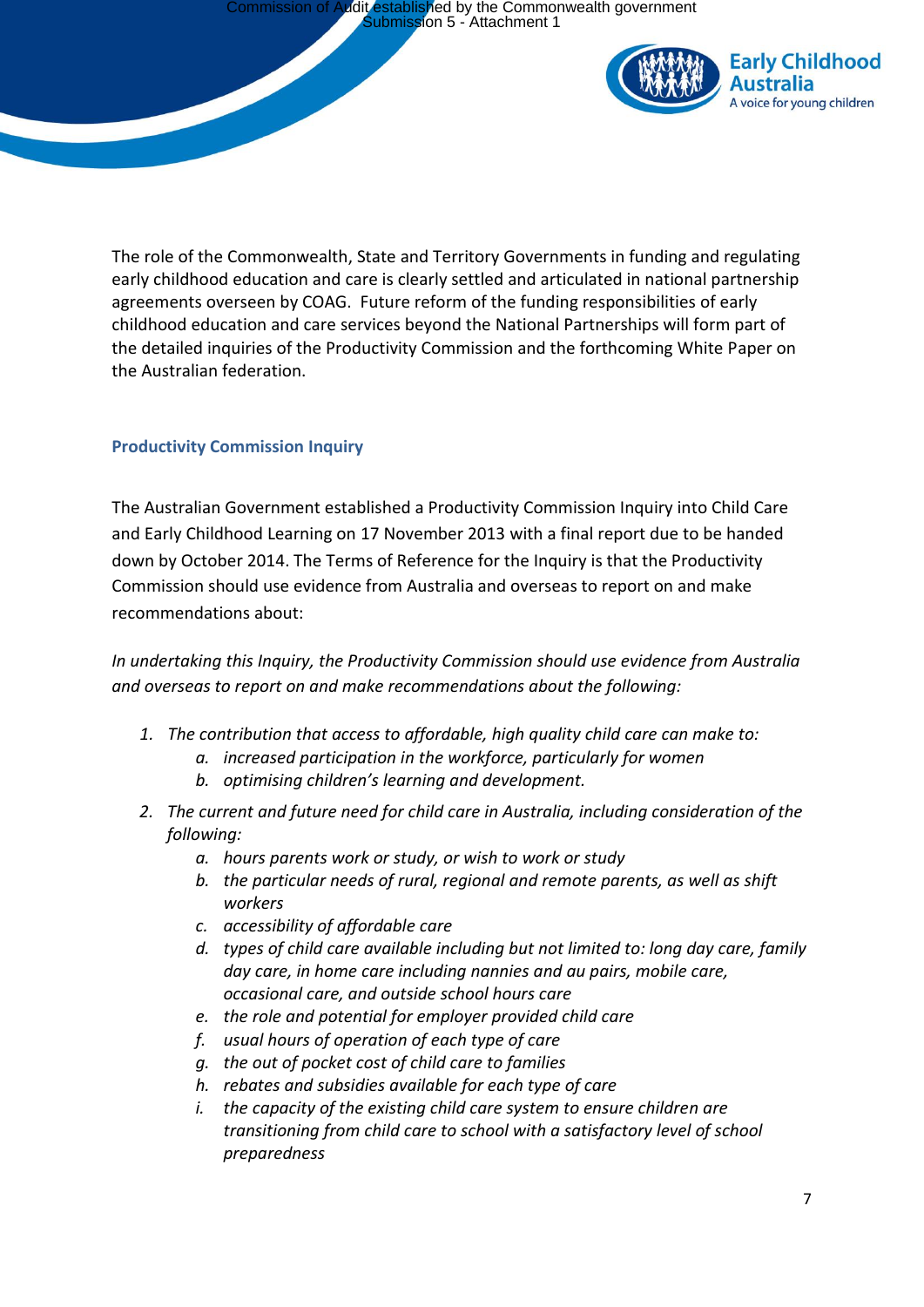

- *j. opportunities to improve connections and transitions across early childhood services (including between child care and preschool/kindergarten services)*
- *k. the needs of vulnerable or at risk children*
- *l. interactions with relevant Australian Government policies and programmes.*

*Whether there are any specific models of care that should be considered for trial or implementation in Australia, with consideration given to international models, such as the home based care model in New Zealand and models that specifically target vulnerable or at risk children and their families.*

*Options for enhancing the choices available to Australian families as to how they receive child care support, so that this can occur in the manner most suitable to their individual family circumstances. Mechanisms to be considered include subsidies, rebates and tax deductions, to improve the accessibility, flexibility and affordability of child care for families facing diverse individual circumstances.*

*The benefits and other impacts of regulatory changes in child care over the past decade, including the implementation of the National Quality Framework (NQF) in States and Territories, with specific consideration given to compliance costs, taking into account the Government's planned work with States and Territories to streamline the NQF.*

*In making any recommendations for future Australian Government policy settings, the Commission will consider options within current funding parameters.*

Early Childhood Australia recommends that the Commission of Audit's work should make recommendations in the context of the forthcoming inquiry by the Productivity Commission.

The Productivity Commission now has a mandate to conduct a comprehensive inquiry into all subsidies, rebates and tax deductions. Many of these payments have a complex interaction with each other impacting on the operational costs and the fees of services, access to these services and workforce participation of families. Therefore we believe that the Productivity Commission is in the best position to be able to make recommendations on reforms to early childhood education and care programs, looking at them as a whole. Early Childhood Australia is of the view that removing individual programs or changing the policy settings of individual payments in isolation from the detailed inquiry by the Productivity Commission inquiry is likely to have unintended consequences for services and families and make it more difficult to reform the ECEC system for the future. Changing the funding parameters would disable the work of the Productivity Commission in redirecting funding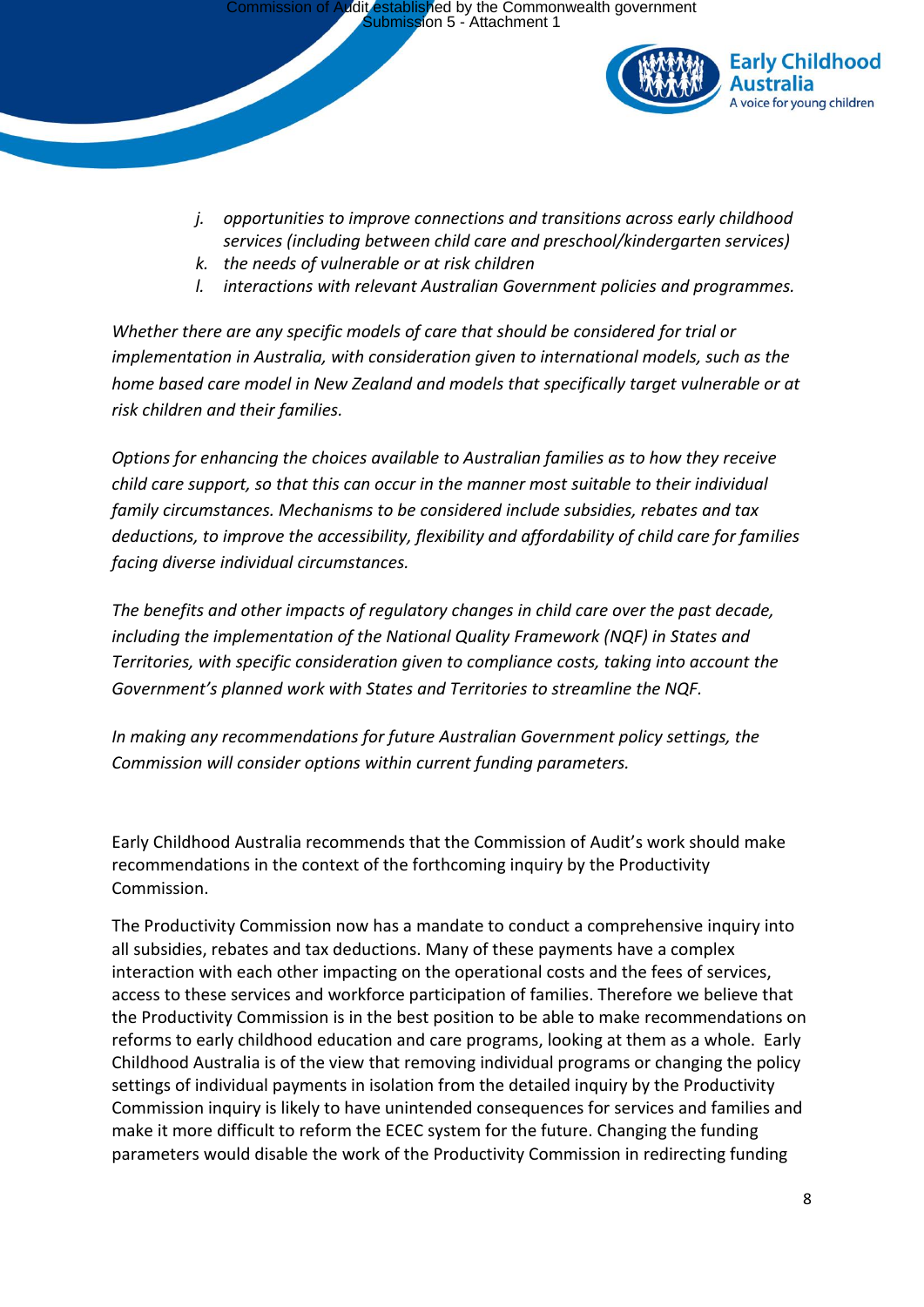

'within the existing funding envelope' to deliver according to its Terms of Reference. Changes to funding parameters before the conclusion of the inquiry would also make it impossible for the Productivity Commission to deliver on its mandate to make recommendations on reforming the sector based on the 'current funding parameters' as at 17 November 2013.

# **Reform of the early childhood education and care system**

Early Childhood Australia (ECA) strongly supports the Government's proposal to review the early childhood education and care system. The current system of child care payments and subsidies is complex, poorly targeted and in bad need of reform to meet modern workforce participation and early childhood development objectives. ECA will be making a detailed submission to the Productivity Commission inquiry which addresses these issues and provides recommendations for a new model of early childhood education and care funding in Australia.

The Child Care Rebate is currently not means tested. Early Childhood Australia believes that there is merit in reviewing the targeting of child care assistance through an income test. However, savings must be re-invested to support better access to early childhood education and care for children from disadvantaged families. This is important to mitigate the significant real decline in the value of the Child Care Benefit (CCB), which is indexed to Consumer Price Index (CPI), compared with average annual long day care fee increases of 7 per cent (September 2004-September 2012) (DEEWR, 2013, p.7). The diminishing value of the Child Care Benefit has made it more difficult for families earning under \$150,000 per year to access early childhood education and care.

Income testing with budget re-investment in supporting better access for disadvantaged families has previously been supported by recommendations in the *Henry Review* and the Productivity Commission's Early Childhood Development Workforce Inquiry (Australian Treasury, 2009 and Productivity Commission, p.50). However, ECA is of the view that a new model of supporting families which meets the same objectives should be considered by the Productivity Commission Inquiry into Child Care and Early Childhood Learning, which encompasses all payments and subsidies, and delivers adequate funding.

In principle, ECA supports the streamlining of current child care payments into a single payment and simplifying the administration of the payments system for Government, services and parents. This necessarily requires changes to the Child Care Management System (CCMS) administered by the Department of Human Services (DHS). We believe that the administration of child care assistance by DHS is in need of review. This should include how the payment delivery can be simplified, how the timeliness and cost in the delivery of CCMS changes can be improved, and improvement of current compliance strategies on child care assistance eligibility.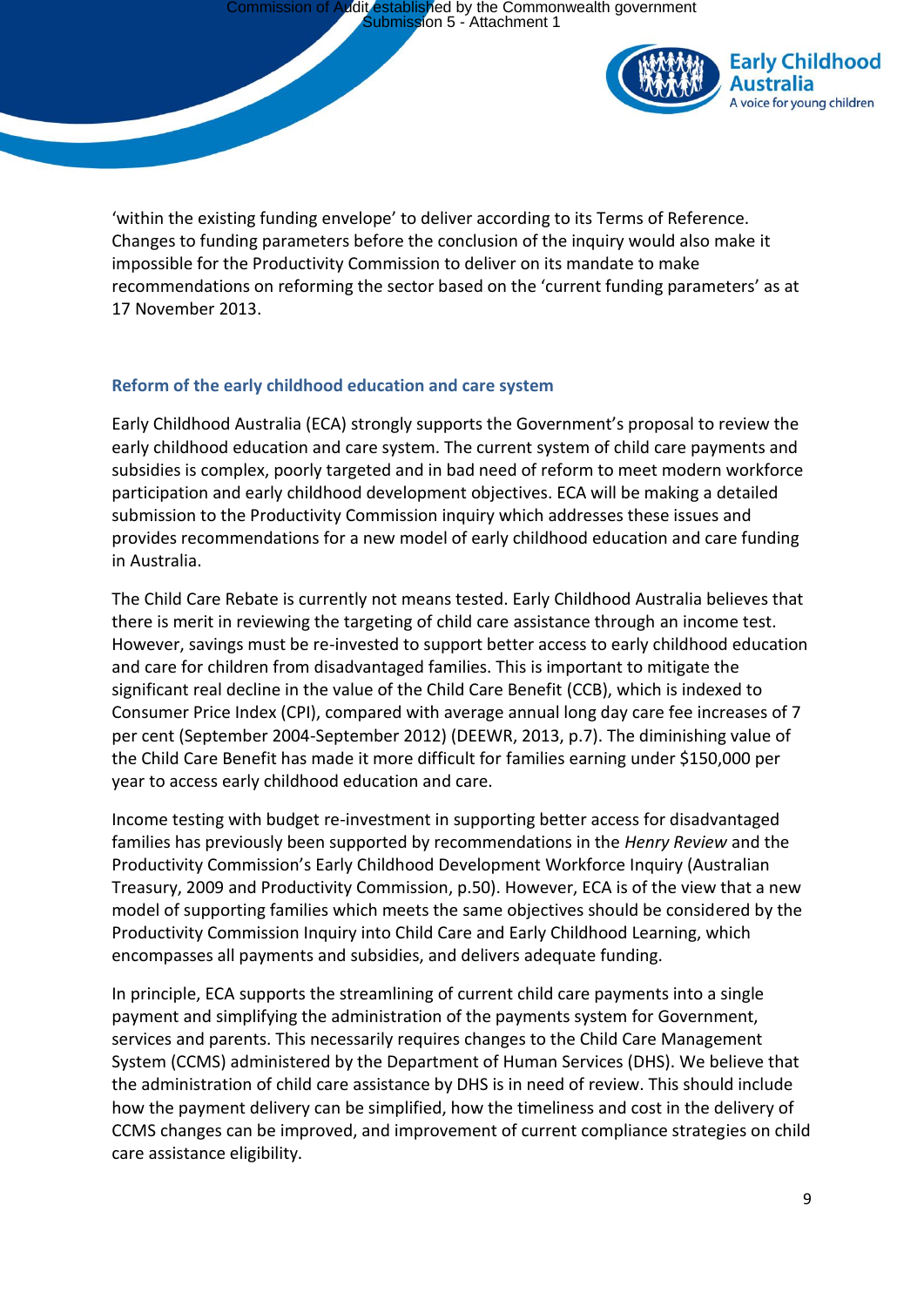

The Special Child Care Benefit (SCCB) is in need of review, as it is not meeting its original program objectives to support children at risk of serious abuse and neglect, and families experiencing hardship, with short term child care support. We believe that the Productivity Commission is best placed to consider whether SCCB program is meeting its objectives and how families with complex needs can be better supported.

Other child care payments including Jobs Education Training Child Care Fee Assistance (JETCCFA), Inclusion Support Subsidy (ISS) and the Community Support Program (CSP) should also be reviewed as part of the Productivity Commission inquiry. The Community Support Program has recently been audited by the Australian National Audit Office (ANAO, 2012), however, the future of establishment, operational and sustainability assistance must be considered alongside demand-side payments in the Productivity Commission Review, as both impact on child care costs for families interdependently.

The Budget Based Funded (BBF) program is also currently subject to an ongoing review requiring further consultation with the early childhood sector. The services are important in supporting Aboriginal and Torres Strait Islander children and those children in rural and remote areas to access early learning opportunities.

The National Quality Framework (NQF) for Early Childhood Education and Care which began in 2012 is now at a critical stage of implementation. COAG will review of the implementation of the NQF in 2014 and will recommend improvements to the system through the Standing Council for School Education and Early Childhood (SCSEEC). The review will have the scope to consider any regulatory burden or 'red tape' issues arising from the Education and Care Services National Law and Regulations, to be considered with the States and Territories. These are also covered by the Productivity Commission's Terms of Reference.

Early childhood workforce and professional support initiatives which are supporting the new qualification requirements under the NQF for ECEC services beginning in January 2014 continue to remain important. Sector surveys such as the National Early Years Workforce Census due to be published in early 2014 will also provide further evidence regarding how these programs are assisting the sector to meet its workforce training needs. Changes to these initiatives before consideration of this comprehensive data set would be premature.

Access to preschool education continues to remain important in improving outcomes for children, particularly from disadvantaged backgrounds. While enrolment targets have so far been achieved for universal access to 15 hours preschool for children in the year before formal schooling, the attendance levels need to be significantly improved (COAG Reform Council, 2013, pp.17-18). As the National Partnership Agreement on Early Childhood Education finishes at the end of 2014, additional investment will be required to support the States and Territories to continue to increase and maintain the achievement of universal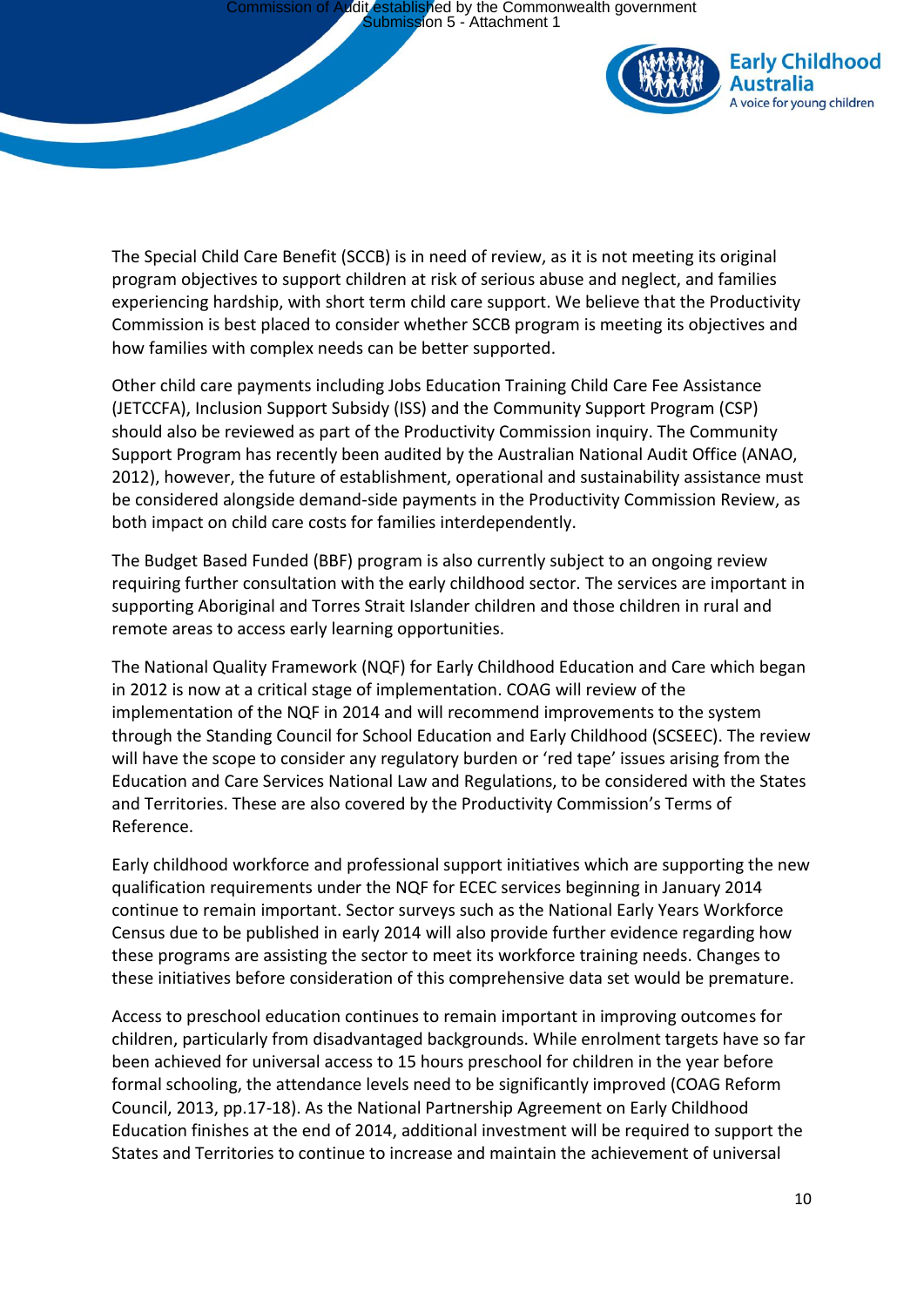

access targets. We consider that the universal access initiative is fundamental to Australia's overall investment in early childhood education and must be maintained beyond 2014 to support school readiness and improve cognitive and socio-emotional development for all children, regardless of where they live.

# **Conclusion**

Early Childhood Australia supports the Government's review into the early childhood education and care system led by the Productivity Commission, which will provide a significant opportunity to reform the child care funding system to meet both workforce participation and early childhood development objectives. Any savings measures implemented before the Productivity Commission has begun to undertake its review would make it difficult for the Commission to provide advice to Government on meaningful and much needed reform of the Early Childhood Education and Care system. It may also have unintended consequences for families, services and the economy.

*Recommendation 1:* The Commission of Audit should not recommend any changes to Government Child Care assistance or the Child Care Services Support Program (CCSSP) pending the outcomes of the full review being undertaken by the Productivity Commission. Changes to any of these will potentially have significant effects on supply, availability, affordability and flexibility of early childhood education and care.

*Recommendation 2:* The National Commission of Audit should support continued investment in universal access to preschool through the National Partnership Agreement on Early Childhood Education. Increasing and maintaining access to preschool education is fundamental to improving educational outcomes in Australia.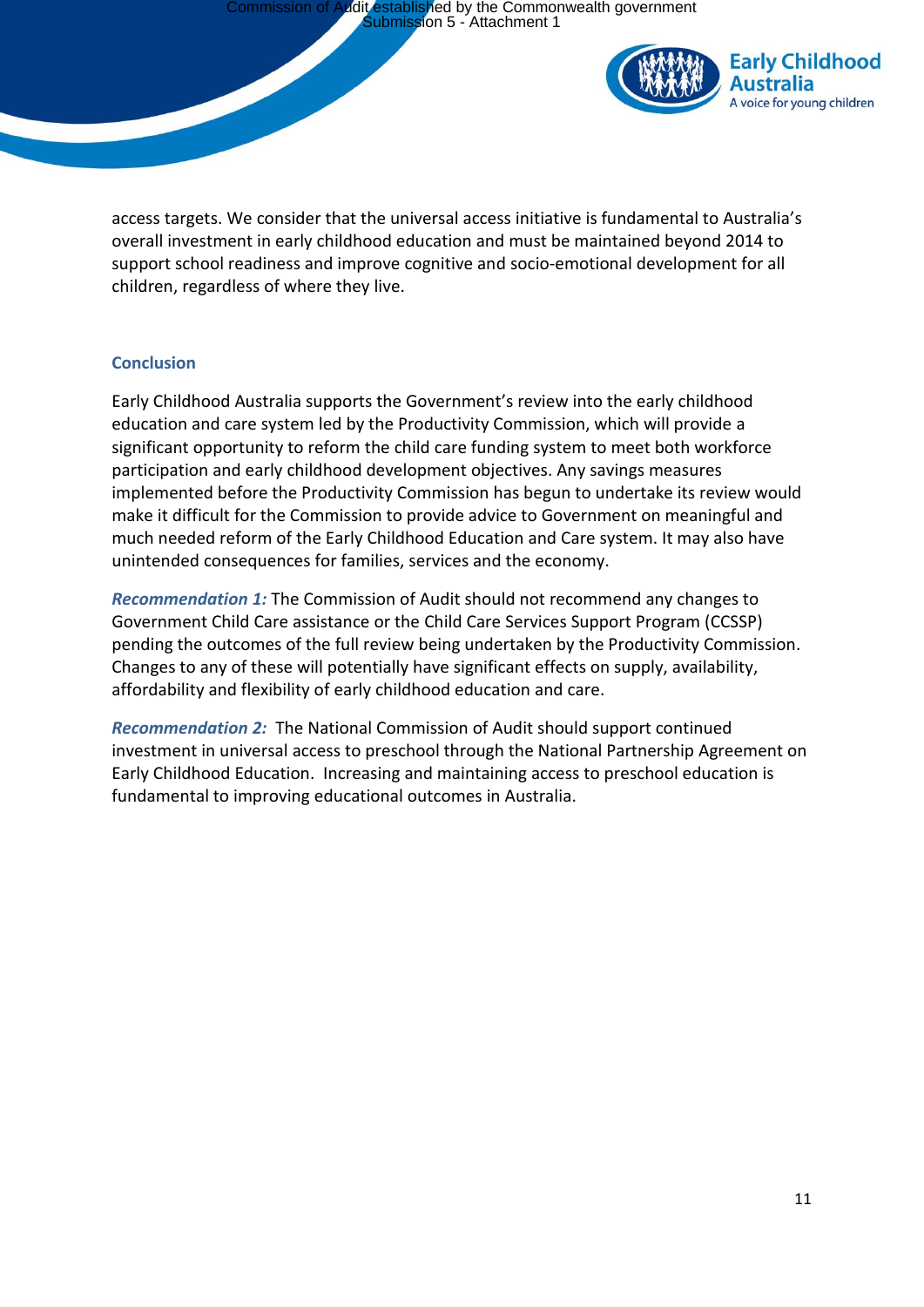

### **References**

AIFS (Australian Institute of Family Studies). (2013). *A third of Australian mothers not working*, Melbourne: AIFS.

ARACY (Australian Research Alliance for Children & Youth). (2013). *The Nest action agenda: Improving the wellbeing of Australia's children and youth while growing our GDP by over 7%*. Canberra: ARACY.

ANAO (Australian National Audit Office) Commonwealth of Australia. (2012). *ANAO Audit Report No. 7 2012–13: Improving Access to Child Care – The Community Support Program*. Canberra: ANAO.

Australian Government (2013). *A Snapshot of Early Childhood Development in Australia 2012 — AEDI National Report*, Canberra: Australian Government.

Australian Treasury. Commonwealth of Australia. (2009) *The Review of Australia's Future Tax System*, Canberra.

Barnett M, Clinical Child and Family Psychology Review, Economic disadvantage in complex family systems: expansion of family stress models, 2008, 11(3):145–61.

Bruenig, R., & Gong, X. (2010) *Treasury Working Paper 2010-02: Child care availability, quality and affordability: are local problems related to maternal labour supply?* Canberra: Department of Treasury, p.21.

Bruenig, R., & Gong, X. (2011) *Treasury Working Paper 2012-01 Estimating net child care price elasticity of partnered women with preschool children using discrete structural labour supply - child care model* Canberra: Department of Treasury, p.27.